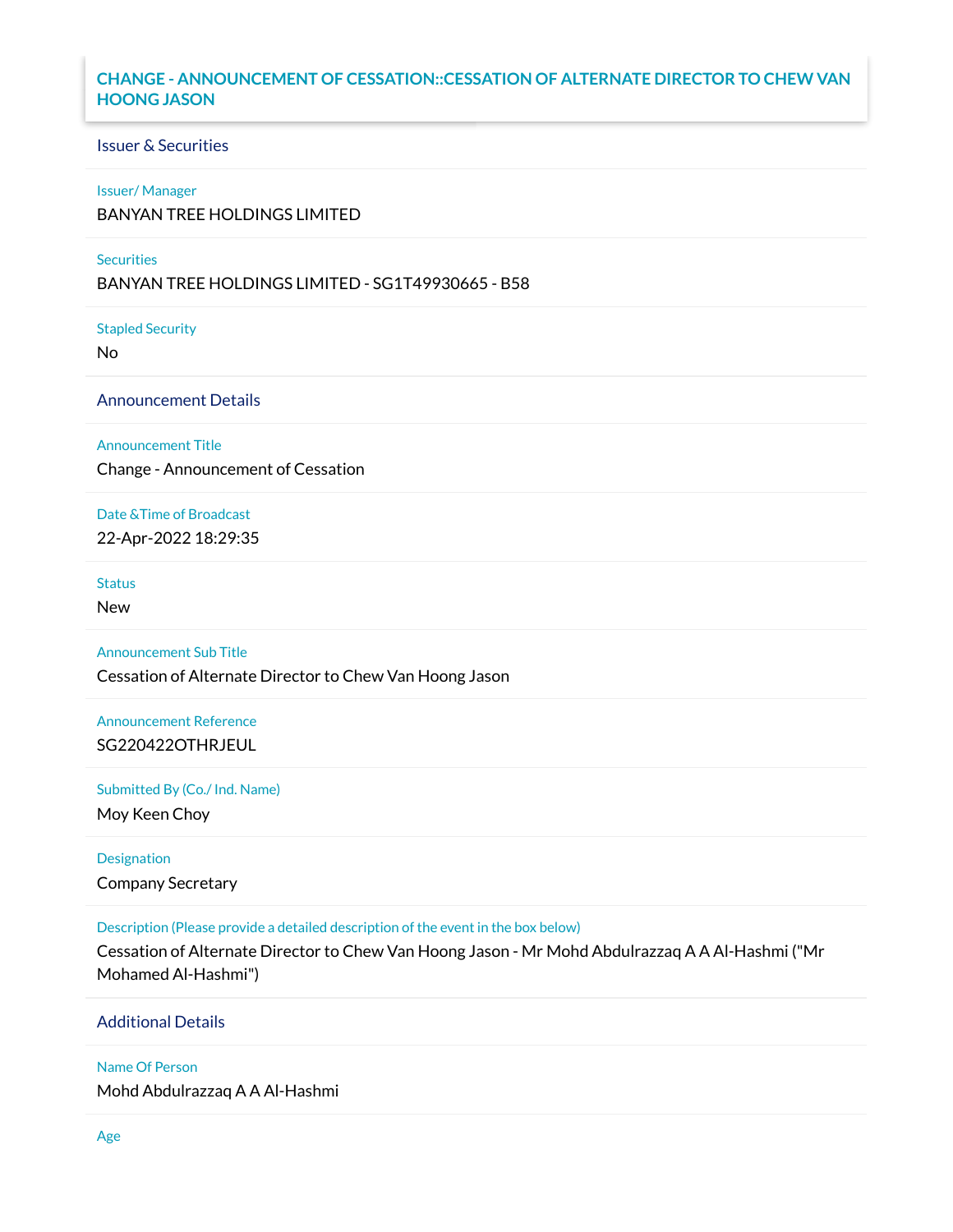Is effective date of cessation known? Yes

If yes, please provide the date 29/04/2022

Detailed Reason (s) for cessation

Mr Mohamed Al-Hashmi is the alternate director to Chew Van Hoong Jason ("Mr Chew").

Upon Mr Chew's cessation of directorship taking effect, Mr Mohamed Al-Hashmi shall also immediately cease to be Mr Chew's alternate director.

Are there any unresolved differences in opinion on material matters between the person and the board of directors, including matters which would have a material impact on the group or its financial reporting? No

Is there any matter in relation to the cessation that needs to be brought to the attention of the shareholders of the listed issuer?

No

Any other relevant information to be provided to shareholders of the listed issuer? No

Date of Appointment to current position 05/06/2018

Does the AC have a minimum of 3 members (taking into account this cessation)?

Yes

Number of Independent Directors currently resident in Singapore (taking into account this cessation)

5

Number of cessations of appointments specified in Listing Rule 704 (7) or Catalist Rule 704 (6) over the past 12 months 5

Job Title (e.g. Lead ID, AC Chairman, AC Member etc.)

Alternate Director to Mr Chew Van Hoong Jason (Non-Executive and Non-Independent Director)

Role and responsibilities

Non-Executive (Alternate Director to Mr Chew Van Hoong Jason)

Familial relationship with any director and/ or substantial shareholder of the listed issuer or of any of its principal subsidiaries No

Shareholding interest in the listed issuer and its subsidiaries?

No